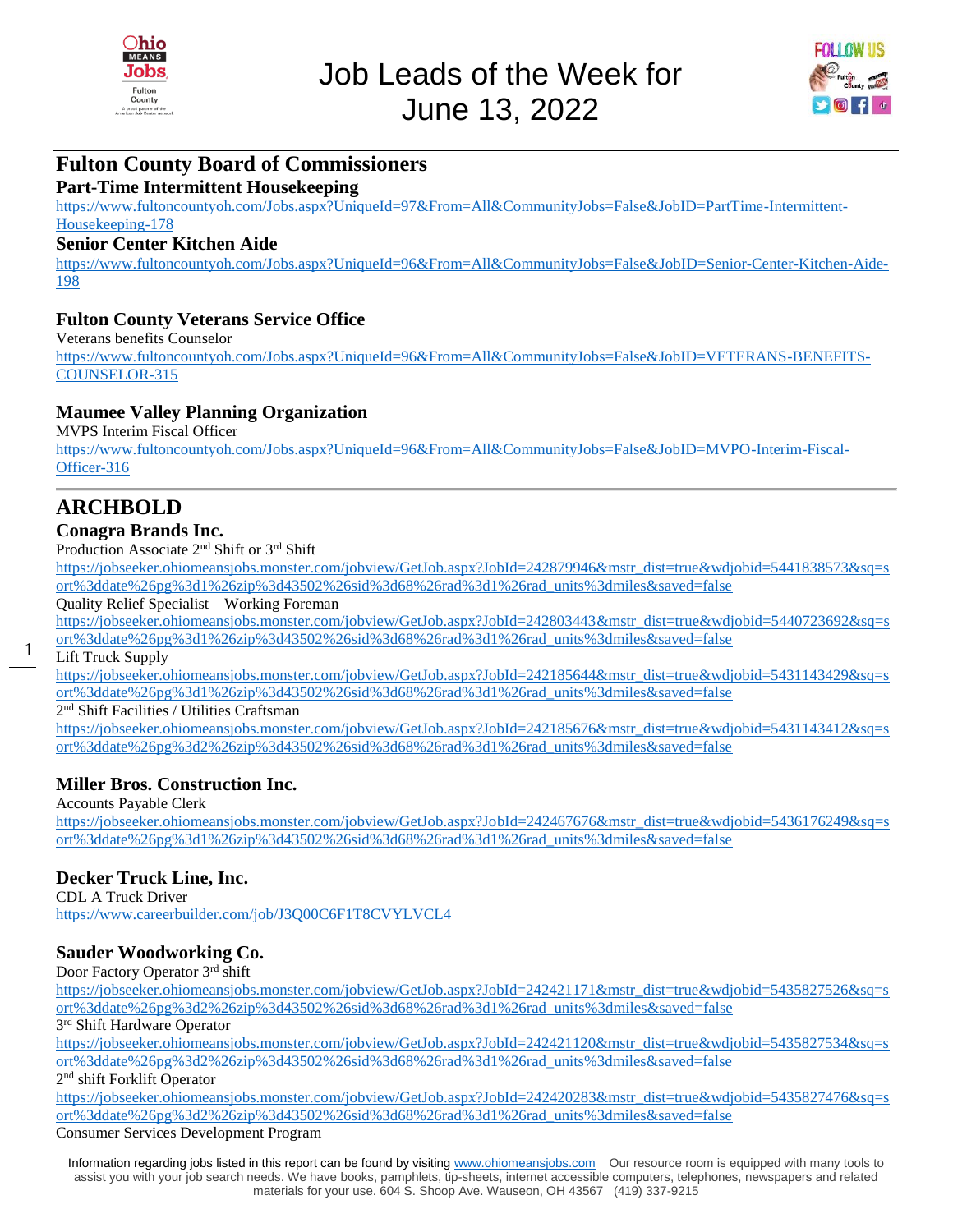



[https://jobseeker.ohiomeansjobs.monster.com/jobview/GetJob.aspx?JobId=242421159&mstr\\_dist=true&wdjobid=5435827475&sq=s](https://jobseeker.ohiomeansjobs.monster.com/jobview/GetJob.aspx?JobId=242421159&mstr_dist=true&wdjobid=5435827475&sq=sort%3ddate%26pg%3d2%26zip%3d43502%26sid%3d68%26rad%3d1%26rad_units%3dmiles&saved=false) [ort%3ddate%26pg%3d2%26zip%3d43502%26sid%3d68%26rad%3d1%26rad\\_units%3dmiles&saved=false](https://jobseeker.ohiomeansjobs.monster.com/jobview/GetJob.aspx?JobId=242421159&mstr_dist=true&wdjobid=5435827475&sq=sort%3ddate%26pg%3d2%26zip%3d43502%26sid%3d68%26rad%3d1%26rad_units%3dmiles&saved=false) 3 rd Shift Machinist / Fabricator [https://jobseeker.ohiomeansjobs.monster.com/jobview/GetJob.aspx?JobId=242421110&mstr\\_dist=true&wdjobid=5435827521&sq=s](https://jobseeker.ohiomeansjobs.monster.com/jobview/GetJob.aspx?JobId=242421110&mstr_dist=true&wdjobid=5435827521&sq=sort%3ddate%26pg%3d2%26zip%3d43502%26sid%3d68%26rad%3d1%26rad_units%3dmiles&saved=false) [ort%3ddate%26pg%3d2%26zip%3d43502%26sid%3d68%26rad%3d1%26rad\\_units%3dmiles&saved=false](https://jobseeker.ohiomeansjobs.monster.com/jobview/GetJob.aspx?JobId=242421110&mstr_dist=true&wdjobid=5435827521&sq=sort%3ddate%26pg%3d2%26zip%3d43502%26sid%3d68%26rad%3d1%26rad_units%3dmiles&saved=false) Co-Gen Power Plant Maintenance Apprentice Technician [https://jobseeker.ohiomeansjobs.monster.com/jobview/GetJob.aspx?JobId=242421199&mstr\\_dist=true&wdjobid=5435827489&sq=s](https://jobseeker.ohiomeansjobs.monster.com/jobview/GetJob.aspx?JobId=242421199&mstr_dist=true&wdjobid=5435827489&sq=sort%3ddate%26pg%3d2%26zip%3d43502%26sid%3d68%26rad%3d1%26rad_units%3dmiles&saved=false) [ort%3ddate%26pg%3d2%26zip%3d43502%26sid%3d68%26rad%3d1%26rad\\_units%3dmiles&saved=false](https://jobseeker.ohiomeansjobs.monster.com/jobview/GetJob.aspx?JobId=242421199&mstr_dist=true&wdjobid=5435827489&sq=sort%3ddate%26pg%3d2%26zip%3d43502%26sid%3d68%26rad%3d1%26rad_units%3dmiles&saved=false) Manufacturing Systems Engineer [https://jobseeker.ohiomeansjobs.monster.com/jobview/GetJob.aspx?JobId=242419988&mstr\\_dist=true&wdjobid=5435827466&sq=s](https://jobseeker.ohiomeansjobs.monster.com/jobview/GetJob.aspx?JobId=242419988&mstr_dist=true&wdjobid=5435827466&sq=sort%3ddate%26pg%3d2%26zip%3d43502%26sid%3d68%26rad%3d1%26rad_units%3dmiles&saved=false) [ort%3ddate%26pg%3d2%26zip%3d43502%26sid%3d68%26rad%3d1%26rad\\_units%3dmiles&saved=false](https://jobseeker.ohiomeansjobs.monster.com/jobview/GetJob.aspx?JobId=242419988&mstr_dist=true&wdjobid=5435827466&sq=sort%3ddate%26pg%3d2%26zip%3d43502%26sid%3d68%26rad%3d1%26rad_units%3dmiles&saved=false) Machine Set-Up Operator [https://jobseeker.ohiomeansjobs.monster.com/jobview/GetJob.aspx?JobId=242419650&mstr\\_dist=true&wdjobid=5435819721&sq=s](https://jobseeker.ohiomeansjobs.monster.com/jobview/GetJob.aspx?JobId=242419650&mstr_dist=true&wdjobid=5435819721&sq=sort%3ddate%26pg%3d2%26zip%3d43502%26sid%3d68%26rad%3d1%26rad_units%3dmiles&saved=false) [ort%3ddate%26pg%3d2%26zip%3d43502%26sid%3d68%26rad%3d1%26rad\\_units%3dmiles&saved=false](https://jobseeker.ohiomeansjobs.monster.com/jobview/GetJob.aspx?JobId=242419650&mstr_dist=true&wdjobid=5435819721&sq=sort%3ddate%26pg%3d2%26zip%3d43502%26sid%3d68%26rad%3d1%26rad_units%3dmiles&saved=false) Continuous Improvement Technician - 1 st Shift [https://jobseeker.ohiomeansjobs.monster.com/jobview/GetJob.aspx?JobId=242419229&mstr\\_dist=true&wdjobid=5435819726&sq=s](https://jobseeker.ohiomeansjobs.monster.com/jobview/GetJob.aspx?JobId=242419229&mstr_dist=true&wdjobid=5435819726&sq=sort%3ddate%26pg%3d2%26zip%3d43502%26sid%3d68%26rad%3d1%26rad_units%3dmiles&saved=false) [ort%3ddate%26pg%3d2%26zip%3d43502%26sid%3d68%26rad%3d1%26rad\\_units%3dmiles&saved=false](https://jobseeker.ohiomeansjobs.monster.com/jobview/GetJob.aspx?JobId=242419229&mstr_dist=true&wdjobid=5435819726&sq=sort%3ddate%26pg%3d2%26zip%3d43502%26sid%3d68%26rad%3d1%26rad_units%3dmiles&saved=false) Order Picker – 2 nd [https://jobseeker.ohiomeansjobs.monster.com/jobview/GetJob.aspx?JobId=242419431&mstr\\_dist=true&wdjobid=5435819687&sq=s](https://jobseeker.ohiomeansjobs.monster.com/jobview/GetJob.aspx?JobId=242419431&mstr_dist=true&wdjobid=5435819687&sq=sort%3ddate%26pg%3d3%26zip%3d43502%26sid%3d68%26rad%3d1%26rad_units%3dmiles&saved=false) [ort%3ddate%26pg%3d3%26zip%3d43502%26sid%3d68%26rad%3d1%26rad\\_units%3dmiles&saved=false](https://jobseeker.ohiomeansjobs.monster.com/jobview/GetJob.aspx?JobId=242419431&mstr_dist=true&wdjobid=5435819687&sq=sort%3ddate%26pg%3d3%26zip%3d43502%26sid%3d68%26rad%3d1%26rad_units%3dmiles&saved=false) Lamination Operator 1<sup>st</sup> Shift [https://jobseeker.ohiomeansjobs.monster.com/jobview/GetJob.aspx?JobId=242418408&mstr\\_dist=true&wdjobid=5435795263&sq=s](https://jobseeker.ohiomeansjobs.monster.com/jobview/GetJob.aspx?JobId=242418408&mstr_dist=true&wdjobid=5435795263&sq=sort%3ddate%26pg%3d3%26zip%3d43502%26sid%3d68%26rad%3d1%26rad_units%3dmiles&saved=false) [ort%3ddate%26pg%3d3%26zip%3d43502%26sid%3d68%26rad%3d1%26rad\\_units%3dmiles&saved=false](https://jobseeker.ohiomeansjobs.monster.com/jobview/GetJob.aspx?JobId=242418408&mstr_dist=true&wdjobid=5435795263&sq=sort%3ddate%26pg%3d3%26zip%3d43502%26sid%3d68%26rad%3d1%26rad_units%3dmiles&saved=false) Equipment Maintenance Technician [https://jobseeker.ohiomeansjobs.monster.com/jobview/GetJob.aspx?JobId=242419615&mstr\\_dist=true&wdjobid=5435819647&sq=s](https://jobseeker.ohiomeansjobs.monster.com/jobview/GetJob.aspx?JobId=242419615&mstr_dist=true&wdjobid=5435819647&sq=sort%3ddate%26pg%3d3%26zip%3d43502%26sid%3d68%26rad%3d1%26rad_units%3dmiles&saved=false) [ort%3ddate%26pg%3d3%26zip%3d43502%26sid%3d68%26rad%3d1%26rad\\_units%3dmiles&saved=false](https://jobseeker.ohiomeansjobs.monster.com/jobview/GetJob.aspx?JobId=242419615&mstr_dist=true&wdjobid=5435819647&sq=sort%3ddate%26pg%3d3%26zip%3d43502%26sid%3d68%26rad%3d1%26rad_units%3dmiles&saved=false) Maintenance Apprentice Technician [https://jobseeker.ohiomeansjobs.monster.com/jobview/GetJob.aspx?JobId=242419545&mstr\\_dist=true&wdjobid=5435819638&sq=s](https://jobseeker.ohiomeansjobs.monster.com/jobview/GetJob.aspx?JobId=242419545&mstr_dist=true&wdjobid=5435819638&sq=sort%3ddate%26pg%3d3%26zip%3d43502%26sid%3d68%26rad%3d1%26rad_units%3dmiles&saved=false) [ort%3ddate%26pg%3d3%26zip%3d43502%26sid%3d68%26rad%3d1%26rad\\_units%3dmiles&saved=false](https://jobseeker.ohiomeansjobs.monster.com/jobview/GetJob.aspx?JobId=242419545&mstr_dist=true&wdjobid=5435819638&sq=sort%3ddate%26pg%3d3%26zip%3d43502%26sid%3d68%26rad%3d1%26rad_units%3dmiles&saved=false) Packing / Assembly [https://jobseeker.ohiomeansjobs.monster.com/jobview/GetJob.aspx?JobId=242419909&mstr\\_dist=true&wdjobid=5435819639&sq=s](https://jobseeker.ohiomeansjobs.monster.com/jobview/GetJob.aspx?JobId=242419909&mstr_dist=true&wdjobid=5435819639&sq=sort%3ddate%26pg%3d3%26zip%3d43502%26sid%3d68%26rad%3d1%26rad_units%3dmiles&saved=false) [ort%3ddate%26pg%3d3%26zip%3d43502%26sid%3d68%26rad%3d1%26rad\\_units%3dmiles&saved=false](https://jobseeker.ohiomeansjobs.monster.com/jobview/GetJob.aspx?JobId=242419909&mstr_dist=true&wdjobid=5435819639&sq=sort%3ddate%26pg%3d3%26zip%3d43502%26sid%3d68%26rad%3d1%26rad_units%3dmiles&saved=false) Furniture / Industrial Designer [https://jobseeker.ohiomeansjobs.monster.com/jobview/GetJob.aspx?JobId=242418752&mstr\\_dist=true&wdjobid=5435819696&sq=s](https://jobseeker.ohiomeansjobs.monster.com/jobview/GetJob.aspx?JobId=242418752&mstr_dist=true&wdjobid=5435819696&sq=sort%3ddate%26pg%3d3%26zip%3d43502%26sid%3d68%26rad%3d1%26rad_units%3dmiles&saved=false) [ort%3ddate%26pg%3d3%26zip%3d43502%26sid%3d68%26rad%3d1%26rad\\_units%3dmiles&saved=false](https://jobseeker.ohiomeansjobs.monster.com/jobview/GetJob.aspx?JobId=242418752&mstr_dist=true&wdjobid=5435819696&sq=sort%3ddate%26pg%3d3%26zip%3d43502%26sid%3d68%26rad%3d1%26rad_units%3dmiles&saved=false) **Northwest Ohio Educational Service Center**

Itinerant Preschool Intervention Specialist

<https://www.schoolspring.com/job.cfm?jid=3920703>

### **First Insurance Group**

Benefits Analyst [https://recruiting.ultipro.com/FIR1016FDEF/JobBoard/49667eeb-e363-4465-a6f6](https://recruiting.ultipro.com/FIR1016FDEF/JobBoard/49667eeb-e363-4465-a6f6-c719d1c8aa38/OpportunityDetail?opportunityId=badcfbb7-17da-4872-888f-e36f391162b1) [c719d1c8aa38/OpportunityDetail?opportunityId=badcfbb7-17da-4872-888f-e36f391162b1](https://recruiting.ultipro.com/FIR1016FDEF/JobBoard/49667eeb-e363-4465-a6f6-c719d1c8aa38/OpportunityDetail?opportunityId=badcfbb7-17da-4872-888f-e36f391162b1)

# **DELTA**

 $\mathcal{D}_{\mathcal{L}}$ 

### **Worthington Industries Inc.**

Material Handler

[https://www.monster.com/job-openings/material-handler-delta-oh--388cfae0-4d46-42c8-9c00-a4fcded3e201?sid=ddd941e0-c2be-](https://www.monster.com/job-openings/material-handler-delta-oh--388cfae0-4d46-42c8-9c00-a4fcded3e201?sid=ddd941e0-c2be-4df2-93f0-46b2756939aa&jvo=p.go.sc.138&hidesmr=1)[4df2-93f0-46b2756939aa&jvo=p.go.sc.138&hidesmr=1](https://www.monster.com/job-openings/material-handler-delta-oh--388cfae0-4d46-42c8-9c00-a4fcded3e201?sid=ddd941e0-c2be-4df2-93f0-46b2756939aa&jvo=p.go.sc.138&hidesmr=1)

## **Windstream Corp.**

Outside Sales Specialist [https://windstream.taleo.net/careersection/win\\_ex/jobdetail.ftl?job=423338](https://windstream.taleo.net/careersection/win_ex/jobdetail.ftl?job=423338)

Information regarding jobs listed in this report can be found by visiting [www.ohiomeansjobs.com](http://www.ohiomeansjobs.com/) Our resource room is equipped with many tools to assist you with your job search needs. We have books, pamphlets, tip-sheets, internet accessible computers, telephones, newspapers and related materials for your use. 604 S. Shoop Ave. Wauseon, OH 43567 (419) 337-9215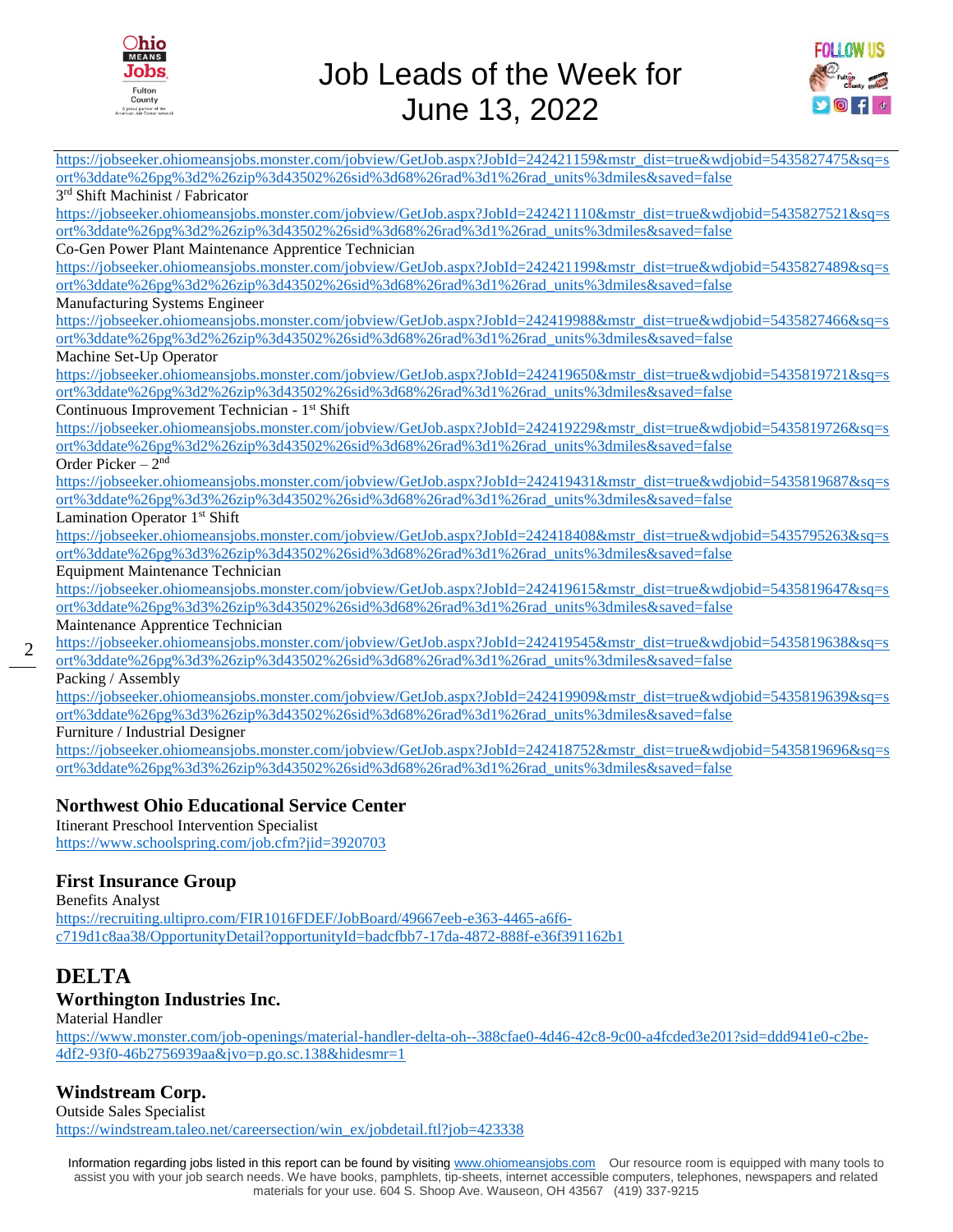



### **Pike Delta York Local district**

District Aide / Paraprofessional <https://www.schoolspring.com/job.cfm?jid=3921703> District Cooks <https://www.schoolspring.com/job.cfm?jid=3921712> Athletic Director <https://www.schoolspring.com/job.cfm?jid=3917504>

# **FAYETTE**

# **Fayette Local School District**

EMIS Coordinator <https://www.schoolspring.com/job.cfm?jid=3923281> School Psychologist <https://www.schoolspring.com/job.cfm?jid=3915737> Jr. High Science Teacher <https://www.schoolspring.com/job.cfm?jid=3893358>

### **Recovery Services of Northwest Ohio**

Case manager, Women's Residential Treatment

[https://jobseeker.ohiomeansjobs.monster.com/jobview/GetJob.aspx?JobId=241550072&mstr\\_dist=true&wdjobid=5414715114&sq=s](https://jobseeker.ohiomeansjobs.monster.com/jobview/GetJob.aspx?JobId=241550072&mstr_dist=true&wdjobid=5414715114&sq=sort%3ddate%26pg%3d1%26zip%3d43521%26sid%3d68%26rad%3d1%26rad_units%3dmiles&saved=false) [ort%3ddate%26pg%3d1%26zip%3d43521%26sid%3d68%26rad%3d1%26rad\\_units%3dmiles&saved=false](https://jobseeker.ohiomeansjobs.monster.com/jobview/GetJob.aspx?JobId=241550072&mstr_dist=true&wdjobid=5414715114&sq=sort%3ddate%26pg%3d1%26zip%3d43521%26sid%3d68%26rad%3d1%26rad_units%3dmiles&saved=false)

Behavior Health Technician

[https://jobseeker.ohiomeansjobs.monster.com/jobview/GetJob.aspx?JobId=239989748&mstr\\_dist=true&wdjobid=5414715106&sq=s](https://jobseeker.ohiomeansjobs.monster.com/jobview/GetJob.aspx?JobId=239989748&mstr_dist=true&wdjobid=5414715106&sq=sort%3ddate%26pg%3d1%26zip%3d43521%26sid%3d68%26rad%3d1%26rad_units%3dmiles&saved=false) [ort%3ddate%26pg%3d1%26zip%3d43521%26sid%3d68%26rad%3d1%26rad\\_units%3dmiles&saved=false](https://jobseeker.ohiomeansjobs.monster.com/jobview/GetJob.aspx?JobId=239989748&mstr_dist=true&wdjobid=5414715106&sq=sort%3ddate%26pg%3d1%26zip%3d43521%26sid%3d68%26rad%3d1%26rad_units%3dmiles&saved=false)

## **METAMORA**

#### 3 **Evergreen Local School District**

High School Science Physical Science / Biology [https://jobseeker.ohiomeansjobs.monster.com/jobview/GetJob.aspx?JobId=242530218&mstr\\_dist=true&wdjobid=5437138210&sq=s](https://jobseeker.ohiomeansjobs.monster.com/jobview/GetJob.aspx?JobId=242530218&mstr_dist=true&wdjobid=5437138210&sq=sort%3ddate%26pg%3d1%26zip%3d43540%26sid%3d68%26rad%3d1%26rad_units%3dmiles&saved=false) [ort%3ddate%26pg%3d1%26zip%3d43540%26sid%3d68%26rad%3d1%26rad\\_units%3dmiles&saved=false](https://jobseeker.ohiomeansjobs.monster.com/jobview/GetJob.aspx?JobId=242530218&mstr_dist=true&wdjobid=5437138210&sq=sort%3ddate%26pg%3d1%26zip%3d43540%26sid%3d68%26rad%3d1%26rad_units%3dmiles&saved=false)

### **The Andersons Inc.**

#### Grain Operations Worker

[https://andersonsinc.wd1.myworkdayjobs.com/en-US/TheAndersonsCareers/job/Metamora-OH/Grain-Operations-Worker----2-500-](https://andersonsinc.wd1.myworkdayjobs.com/en-US/TheAndersonsCareers/job/Metamora-OH/Grain-Operations-Worker----2-500-SIGN-ON-BONUS-AVAILABLE-_R8701-1) [SIGN-ON-BONUS-AVAILABLE-\\_R8701-1](https://andersonsinc.wd1.myworkdayjobs.com/en-US/TheAndersonsCareers/job/Metamora-OH/Grain-Operations-Worker----2-500-SIGN-ON-BONUS-AVAILABLE-_R8701-1)

### **Parker Hannifin Corp.**

Maintenance Technician <https://parkercareers.ttcportals.com/jobs/8621957-maintenance-technician> Project Engineer <https://parkercareers.ttcportals.com/jobs/8969637-project-engineer> Product Sales Manager <https://parkercareers.ttcportals.com/jobs/8927604-product-sales-mgr> Assembly filters <https://parkercareers.ttcportals.com/jobs/8622770-assembly-filters-2nd-shift> Accountant <https://parkercareers.ttcportals.com/jobs/8957504-accountant>

### **Northwest Ohio ESC**

Paraprofessional <https://www.schoolspring.com/job.cfm?jid=3902114>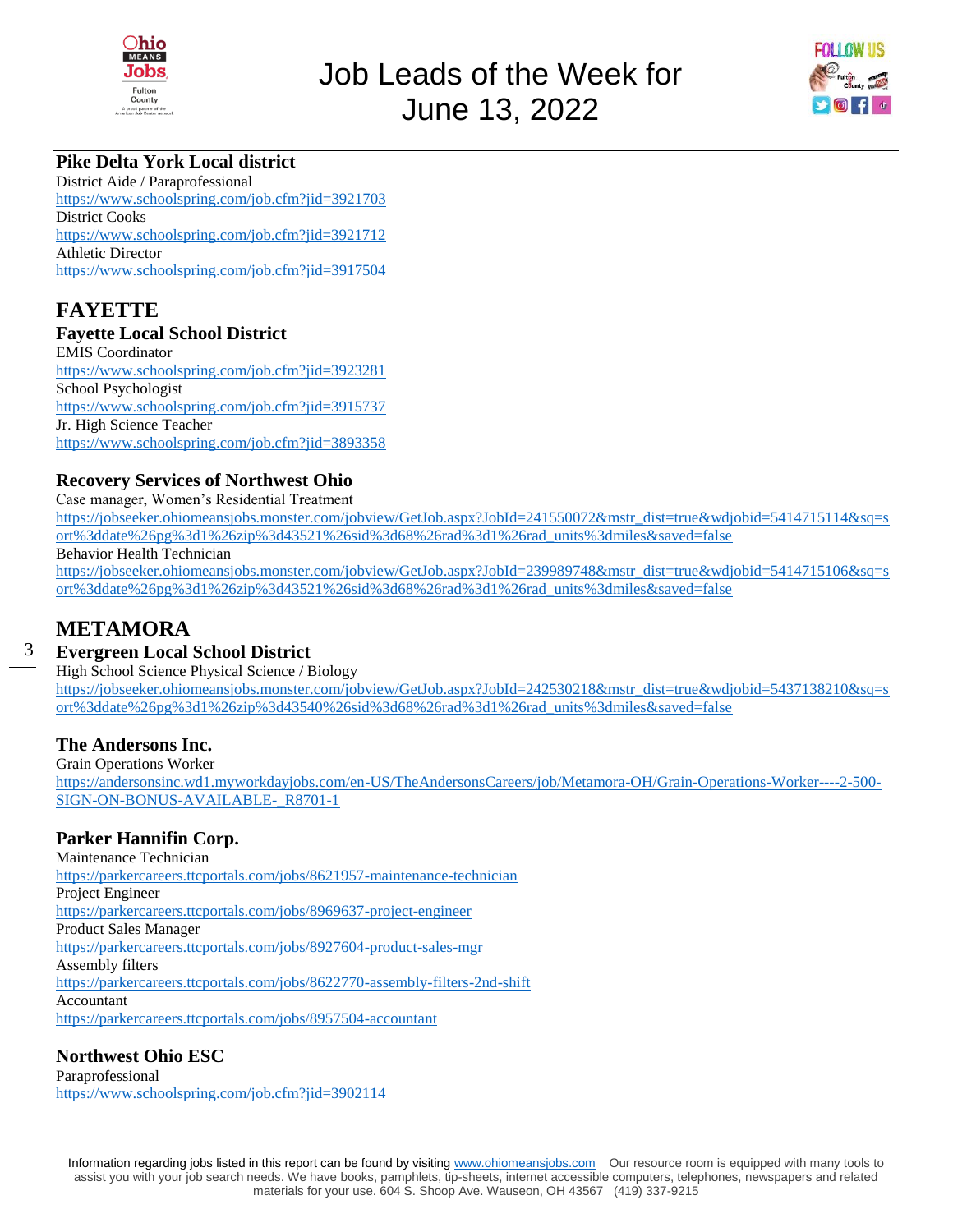



### **PETTISVILLE**

**Pettisville Local Schools** Pettisville Jr High / High School Counselor <https://www.schoolspring.com/job.cfm?jid=3899876>

### **SWANTON**

### **Mastin Site Services**

Laborer

[https://www.monster.com/job-openings/laborer-swanton-oh--457774db-b0c6-44c7-a5ac-83445b55f141?sid=5227bd32-b0a1-474c-](https://www.monster.com/job-openings/laborer-swanton-oh--457774db-b0c6-44c7-a5ac-83445b55f141?sid=5227bd32-b0a1-474c-856c-e026b57c29ef&jvo=p.go.sc.325&hidesmr=1)[856c-e026b57c29ef&jvo=p.go.sc.325&hidesmr=1](https://www.monster.com/job-openings/laborer-swanton-oh--457774db-b0c6-44c7-a5ac-83445b55f141?sid=5227bd32-b0a1-474c-856c-e026b57c29ef&jvo=p.go.sc.325&hidesmr=1)

### **Embassy of Swanton**

State Tested Nursing Assistant [https://www.monster.com/job-openings/state-tested-nursing-assistant-swanton-oh--113c8ac6-505e-4db2-a9ac](https://www.monster.com/job-openings/state-tested-nursing-assistant-swanton-oh--113c8ac6-505e-4db2-a9ac-c9d948af5966?sid=16f19a11-42a0-4fe5-8723-3e17d5f6e109&jvo=p.go.sc.228&hidesmr=1)[c9d948af5966?sid=16f19a11-42a0-4fe5-8723-3e17d5f6e109&jvo=p.go.sc.228&hidesmr=1](https://www.monster.com/job-openings/state-tested-nursing-assistant-swanton-oh--113c8ac6-505e-4db2-a9ac-c9d948af5966?sid=16f19a11-42a0-4fe5-8723-3e17d5f6e109&jvo=p.go.sc.228&hidesmr=1)

### **Northwest Ohio ESC**

Tutor <https://www.schoolspring.com/job.cfm?jid=3918250>

### **Swanton Local School District**

Elementary Intervention Specialist <https://www.schoolspring.com/job.cfm?jid=3916146> Anticipated Second Grade Teacher <https://www.schoolspring.com/job.cfm?jid=3916105>

### **Transportation Security Administration**

Transportation Security Office <https://www.clearancejobs.com/jobs/6492877/transportation-security-officer-tso>

### **Fifth Third Bank**

4

Personal Banker [https://fifththird.wd5.myworkdayjobs.com/en-US/53careers/job/Swanton-OH/Personal-Banker-II\\_R32088](https://fifththird.wd5.myworkdayjobs.com/en-US/53careers/job/Swanton-OH/Personal-Banker-II_R32088)

### **Family Dollar**

Assistant Store Manager [https://sjobs.brassring.com/TGnewUI/Search/home/HomeWithPreLoad?partnerid=25600&siteid=5258&PageType=JobDetails&jobid](https://sjobs.brassring.com/TGnewUI/Search/home/HomeWithPreLoad?partnerid=25600&siteid=5258&PageType=JobDetails&jobid=1838979#jobDetails=1838979_5258) [=1838979#jobDetails=1838979\\_5258](https://sjobs.brassring.com/TGnewUI/Search/home/HomeWithPreLoad?partnerid=25600&siteid=5258&PageType=JobDetails&jobid=1838979#jobDetails=1838979_5258)

### **Envoy Air Inc.**

Airport Agent <https://jobseeker.ohiomeansjobs.monster.com/jobview/GetJob.aspx?JobId=241951964>

### **Dollar Tree**

Operations Assistant Manager [https://dollartree.dejobs.org/swanton-oh/operations-assistant](https://dollartree.dejobs.org/swanton-oh/operations-assistant-manager/ED1DB7A11A2447D586077BCE3AE95B60/job/?vs=1399&utm_source=Wanted-OH.xml-DE&utm_medium=NLX&utm_campaign=Wanted-OH.xml)[manager/ED1DB7A11A2447D586077BCE3AE95B60/job/?vs=1399&utm\\_source=Wanted-OH.xml-](https://dollartree.dejobs.org/swanton-oh/operations-assistant-manager/ED1DB7A11A2447D586077BCE3AE95B60/job/?vs=1399&utm_source=Wanted-OH.xml-DE&utm_medium=NLX&utm_campaign=Wanted-OH.xml)[DE&utm\\_medium=NLX&utm\\_campaign=Wanted-OH.xml](https://dollartree.dejobs.org/swanton-oh/operations-assistant-manager/ED1DB7A11A2447D586077BCE3AE95B60/job/?vs=1399&utm_source=Wanted-OH.xml-DE&utm_medium=NLX&utm_campaign=Wanted-OH.xml)

### **Clean Team**

Branch Manager <https://cleanteamclean.applicantpro.com/jobs/2391630.html>

Information regarding jobs listed in this report can be found by visiting [www.ohiomeansjobs.com](http://www.ohiomeansjobs.com/) Our resource room is equipped with many tools to assist you with your job search needs. We have books, pamphlets, tip-sheets, internet accessible computers, telephones, newspapers and related materials for your use. 604 S. Shoop Ave. Wauseon, OH 43567 (419) 337-9215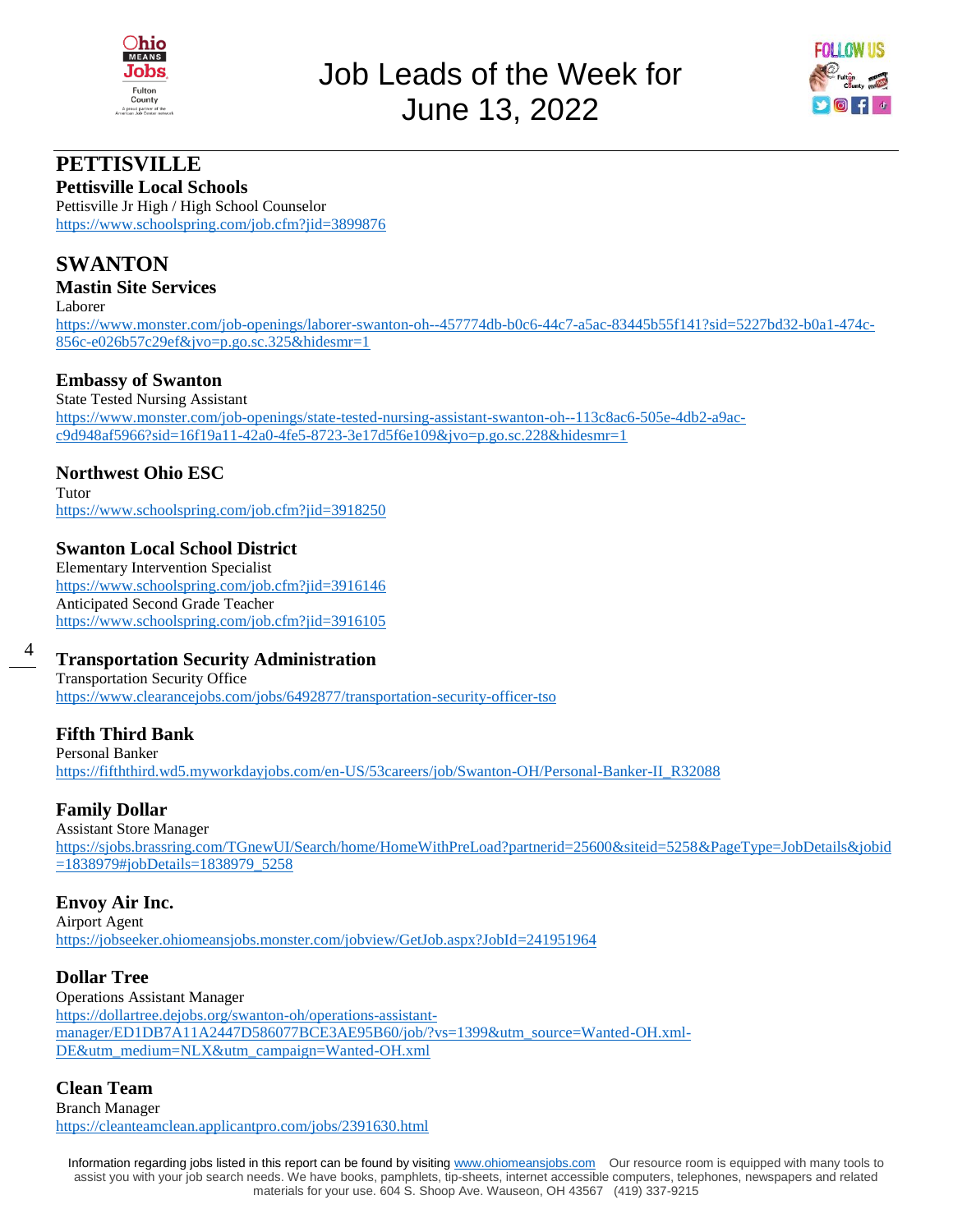



### **WAUSEON**

### **Wauseon Public Library**

Children's Librarian

[https://jobseeker.ohiomeansjobs.monster.com/jobview/GetJob.aspx?JobId=242717738&mstr\\_dist=true&wdjobid=5439036898&sq=s](https://jobseeker.ohiomeansjobs.monster.com/jobview/GetJob.aspx?JobId=242717738&mstr_dist=true&wdjobid=5439036898&sq=sort%3ddate%26pg%3d1%26zip%3d43567%26sid%3d68%26rad%3d1%26rad_units%3dmiles&saved=false) [ort%3ddate%26pg%3d1%26zip%3d43567%26sid%3d68%26rad%3d1%26rad\\_units%3dmiles&saved=false](https://jobseeker.ohiomeansjobs.monster.com/jobview/GetJob.aspx?JobId=242717738&mstr_dist=true&wdjobid=5439036898&sq=sort%3ddate%26pg%3d1%26zip%3d43567%26sid%3d68%26rad%3d1%26rad_units%3dmiles&saved=false)

#### Wauseon Exempted Village School

3 rd Grade Teacher.

[https://jobseeker.ohiomeansjobs.monster.com/jobview/GetJob.aspx?JobId=242638894&mstr\\_dist=true&wdjobid=5437199824&sq=s](https://jobseeker.ohiomeansjobs.monster.com/jobview/GetJob.aspx?JobId=242638894&mstr_dist=true&wdjobid=5437199824&sq=sort%3ddate%26pg%3d1%26zip%3d43567%26sid%3d68%26rad%3d1%26rad_units%3dmiles&saved=false) [ort%3ddate%26pg%3d1%26zip%3d43567%26sid%3d68%26rad%3d1%26rad\\_units%3dmiles&saved=false](https://jobseeker.ohiomeansjobs.monster.com/jobview/GetJob.aspx?JobId=242638894&mstr_dist=true&wdjobid=5437199824&sq=sort%3ddate%26pg%3d1%26zip%3d43567%26sid%3d68%26rad%3d1%26rad_units%3dmiles&saved=false)

Head Cook

[https://jobseeker.ohiomeansjobs.monster.com/jobview/GetJob.aspx?JobId=242428675&mstr\\_dist=true&wdjobid=5435834734&sq=s](https://jobseeker.ohiomeansjobs.monster.com/jobview/GetJob.aspx?JobId=242428675&mstr_dist=true&wdjobid=5435834734&sq=sort%3ddate%26pg%3d3%26zip%3d43567%26sid%3d68%26rad%3d1%26rad_units%3dmiles&saved=false) [ort%3ddate%26pg%3d3%26zip%3d43567%26sid%3d68%26rad%3d1%26rad\\_units%3dmiles&saved=false](https://jobseeker.ohiomeansjobs.monster.com/jobview/GetJob.aspx?JobId=242428675&mstr_dist=true&wdjobid=5435834734&sq=sort%3ddate%26pg%3d3%26zip%3d43567%26sid%3d68%26rad%3d1%26rad_units%3dmiles&saved=false)

### **Burger King**

Breakfast Coordinator

<https://apply.jobappnetwork.com/clients/15879/posting/7510066>

Day Shift Team Member / Crew Member

<https://apply.jobappnetwork.com/clients/15879/posting/7512177>

Shift Supervisor

<https://apply.jobappnetwork.com/clients/15879/posting/7517134> Porter

<https://apply.jobappnetwork.com/clients/15879/posting/7515309> Opener

<https://apply.jobappnetwork.com/clients/15879/posting/7514270>

Team Leader

<https://apply.jobappnetwork.com/clients/15879/posting/7518231>

#### 5

### **Fulton County Health Center**

ED RN.

<https://apply.jobappnetwork.com/clients/15879/posting/7518231>

STNA

[https://jobseeker.ohiomeansjobs.monster.com/jobview/GetJob.aspx?JobId=242621207&mstr\\_dist=true&wdjobid=5437198697&sq=s](https://jobseeker.ohiomeansjobs.monster.com/jobview/GetJob.aspx?JobId=242621207&mstr_dist=true&wdjobid=5437198697&sq=sort%3ddate%26pg%3d2%26zip%3d43567%26sid%3d68%26rad%3d1%26rad_units%3dmiles&saved=false) [ort%3ddate%26pg%3d2%26zip%3d43567%26sid%3d68%26rad%3d1%26rad\\_units%3dmiles&saved=false](https://jobseeker.ohiomeansjobs.monster.com/jobview/GetJob.aspx?JobId=242621207&mstr_dist=true&wdjobid=5437198697&sq=sort%3ddate%26pg%3d2%26zip%3d43567%26sid%3d68%26rad%3d1%26rad_units%3dmiles&saved=false)

Dietary Aide

[https://jobseeker.ohiomeansjobs.monster.com/jobview/GetJob.aspx?JobId=242621108&mstr\\_dist=true&wdjobid=5437198670&sq=s](https://jobseeker.ohiomeansjobs.monster.com/jobview/GetJob.aspx?JobId=242621108&mstr_dist=true&wdjobid=5437198670&sq=sort%3ddate%26pg%3d2%26zip%3d43567%26sid%3d68%26rad%3d1%26rad_units%3dmiles&saved=false) [ort%3ddate%26pg%3d2%26zip%3d43567%26sid%3d68%26rad%3d1%26rad\\_units%3dmiles&saved=false](https://jobseeker.ohiomeansjobs.monster.com/jobview/GetJob.aspx?JobId=242621108&mstr_dist=true&wdjobid=5437198670&sq=sort%3ddate%26pg%3d2%26zip%3d43567%26sid%3d68%26rad%3d1%26rad_units%3dmiles&saved=false)

Environmental Services Tech

[https://jobseeker.ohiomeansjobs.monster.com/jobview/GetJob.aspx?JobId=242621313&mstr\\_dist=true&wdjobid=5437198664&sq=s](https://jobseeker.ohiomeansjobs.monster.com/jobview/GetJob.aspx?JobId=242621313&mstr_dist=true&wdjobid=5437198664&sq=sort%3ddate%26pg%3d2%26zip%3d43567%26sid%3d68%26rad%3d1%26rad_units%3dmiles&saved=false) [ort%3ddate%26pg%3d2%26zip%3d43567%26sid%3d68%26rad%3d1%26rad\\_units%3dmiles&saved=false](https://jobseeker.ohiomeansjobs.monster.com/jobview/GetJob.aspx?JobId=242621313&mstr_dist=true&wdjobid=5437198664&sq=sort%3ddate%26pg%3d2%26zip%3d43567%26sid%3d68%26rad%3d1%26rad_units%3dmiles&saved=false)

Heath Information Coder / Abstractor

[https://www.monster.com/job-openings/health-information-coder-abstractor-full-time-wauseon-oh--9dd1e2d2-d2e2-4bab-8399-](https://www.monster.com/job-openings/health-information-coder-abstractor-full-time-wauseon-oh--9dd1e2d2-d2e2-4bab-8399-423f0ffee4ae?sid=ebbfd000-165d-4505-aa97-de70486e2daf&jvo=p.go.sc.122&hidesmr=1) [423f0ffee4ae?sid=ebbfd000-165d-4505-aa97-de70486e2daf&jvo=p.go.sc.122&hidesmr=1](https://www.monster.com/job-openings/health-information-coder-abstractor-full-time-wauseon-oh--9dd1e2d2-d2e2-4bab-8399-423f0ffee4ae?sid=ebbfd000-165d-4505-aa97-de70486e2daf&jvo=p.go.sc.122&hidesmr=1)

### **Walmart**

General Merchandise <https://careers.walmart.com/us/jobs/050334023GM-general-merchandise> Coach / Ops Manager

<https://gettinghired.com/job/retail/all/12578632/usa-coach-ops-mgr-trainee-1>

### **O'Relly Automotive Inc.**

Parts Delivery <https://corporate.oreillyauto.com/onlineapplication/careerpage/jobDetails/442913>